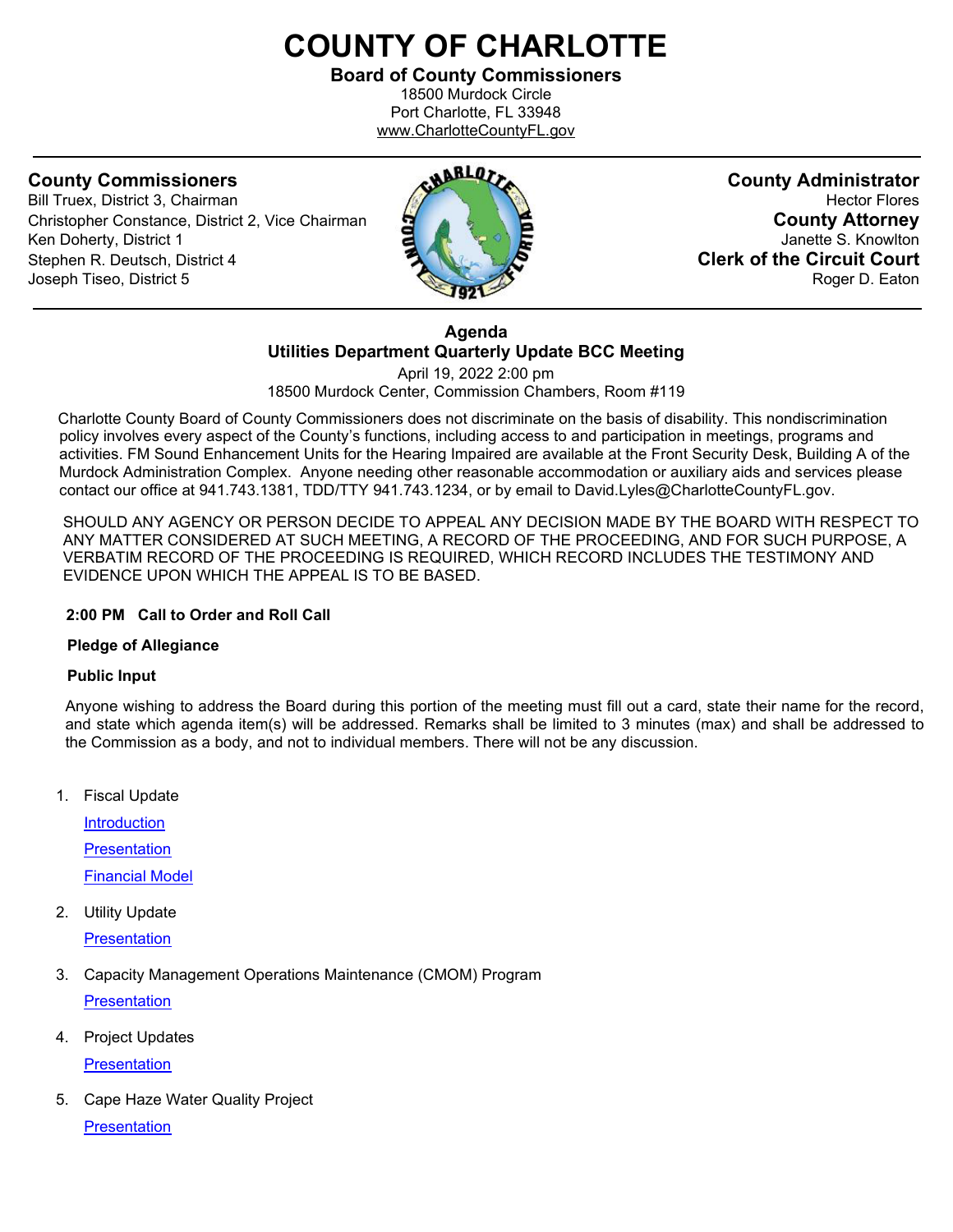- AA. County Administrator:
- BB. County Attorney:
- CC. Commissioner Comments: Bill Truex, District 3, Chairman Christopher Constance, District 2, Vice Chairman Ken Doherty, District 1 Stephen R. Deutsch, District 4 Joseph Tiseo, District 5

## Board of County Commissioners Schedule of Future Closures/Hearings/Workshops

| Tuesday, April 19, 2022  | $9:00$ a.m. | <b>Board of County</b><br><b>Commissioners Monthly</b><br>Workshop                          | Murdock Administration Center,<br>18500 Murdock Circle,<br><b>Commission Chambers Room</b><br>#119, Port Charlotte |
|--------------------------|-------------|---------------------------------------------------------------------------------------------|--------------------------------------------------------------------------------------------------------------------|
| Tuesday, April 19, 2022  | 2:00 p.m.   | <b>Board of County</b><br><b>Commissioners Utilities</b><br><b>Quarterly Update Meeting</b> | Murdock Administration Center,<br>18500 Murdock Circle,<br><b>Commission Chambers Room</b><br>#119, Port Charlotte |
| Thursday, April 21, 2022 | 1:30 p.m.   | <b>Board of County</b><br><b>Commissioners Pre-Agenda</b><br>Meeting                        | Murdock Administration Center,<br>18500 Murdock Circle, Building<br>B, Room #106-B, Port Charlotte                 |
| Tuesday, April 26, 2022  | $9:00$ a.m. | <b>Board of County</b><br><b>Commissioners Regular and</b><br><b>Land Use Meeting</b>       | Murdock Administration Center,<br>18500 Murdock Circle,<br><b>Commission Chambers Room</b><br>#119, Port Charlotte |
| Thursday, May 5, 2022    | 1:30 p.m.   | Board of County<br><b>Commissioners Pre-Agenda</b><br>Meeting                               | Murdock Administration Center,<br>18500 Murdock Circle, Building<br>B, Room #106-B, Port Charlotte                 |
| Tuesday, May 10, 2022    | $9:00$ a.m. | <b>Board of County</b><br><b>Commissioners Regular</b><br>Meeting                           | Murdock Administration Center,<br>18500 Murdock Circle,<br><b>Commission Chambers Room</b><br>#119, Port Charlotte |
| Tuesday, May 17, 2022    | $9:00$ a.m. | <b>Board of County</b><br><b>Commissioners Monthly</b><br>Workshop                          | Murdock Administration Center,<br>18500 Murdock Circle,<br><b>Commission Chambers Room</b><br>#119, Port Charlotte |
| Tuesday, May 17, 2022    | 2:00 p.m.   | <b>Board of County</b><br><b>Commissioners Workshop-</b><br><b>Strategic Focus Update</b>   | Murdock Administration Center,<br>18500 Murdock Circle,<br><b>Commission Chambers Room</b><br>#119, Port Charlotte |
| Thursday, May 19, 2022   | 1:30 p.m.   | <b>Board of County</b><br><b>Commissioners Pre-Agenda</b><br>Meeting                        | Murdock Administration Center,<br>18500 Murdock Circle, Building<br>B, Room #106-B, Port Charlotte                 |
| Tuesday, May 24, 2022    | $9:00$ a.m. | <b>Board of County</b><br><b>Commissioners Regular and</b><br><b>Land Use Meeting</b>       | Murdock Administration Center,<br>18500 Murdock Circle,<br><b>Commission Chambers Room</b><br>#119, Port Charlotte |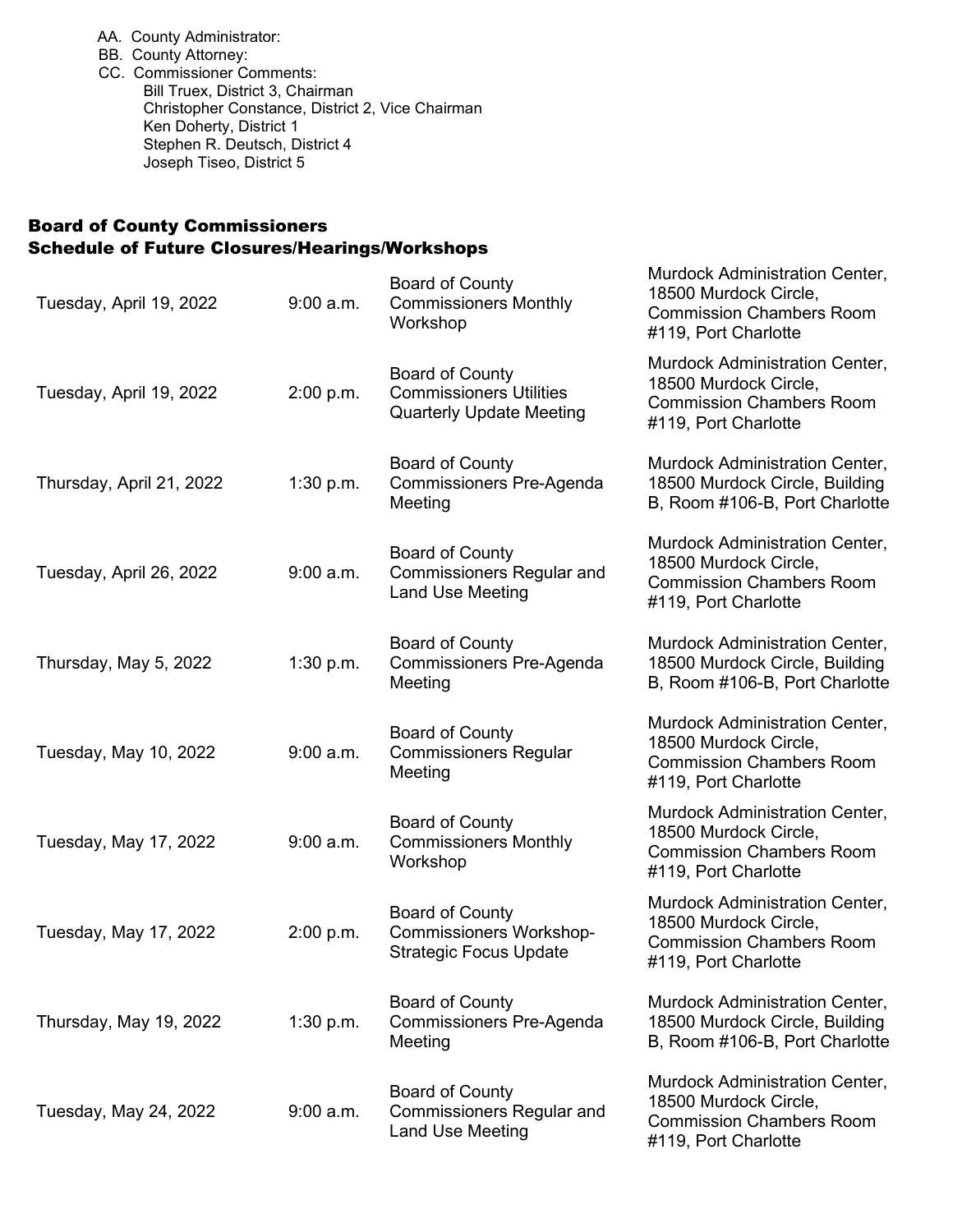| Thursday, June 9, 2022   | 1:30 p.m.   | <b>Board of County</b><br><b>Commissioners Pre-Agenda</b><br>Meeting                        | Murdock Administration Center,<br>18500 Murdock Circle, Building<br>B, Room #106-B, Port Charlotte                        |
|--------------------------|-------------|---------------------------------------------------------------------------------------------|---------------------------------------------------------------------------------------------------------------------------|
| Tuesday, June 14, 2022   | $9:00$ a.m. | <b>Board of County</b><br><b>Commissioners Regular and</b><br>Land Use Meeting              | Murdock Administration Center,<br>18500 Murdock Circle,<br><b>Commission Chambers Room</b><br>#119, Port Charlotte        |
| Tuesday, June 21, 2022   | $9:00$ a.m. | <b>Board of County</b><br><b>Commissioners Monthly</b><br>Workshop                          | Murdock Administration Center,<br>18500 Murdock Circle,<br><b>Commission Chambers Room</b><br>#119, Port Charlotte        |
| Thursday, June 23, 2022  | 1:30 p.m.   | <b>Board of County</b><br>Commissioners Pre-Agenda<br>Meeting                               | Murdock Administration Center,<br>18500 Murdock Circle, Building<br>B, Room #106-B, Port Charlotte                        |
| Tuesday, June 28, 2022   | $9:00$ a.m. | <b>Board of County</b><br><b>Commissioners Regular</b><br>Meeting                           | Murdock Administration Center,<br>18500 Murdock Circle,<br><b>Commission Chambers Room</b><br>#119, Port Charlotte        |
| Thursday July 7, 2022    | 1:30 p.m.   | <b>Board of County</b><br>Commissioners Pre-Agenda<br>Meeting                               | Murdock Administration Center,<br>18500 Murdock Circle, Building<br>B, Room #106-B, Port Charlotte                        |
| Thursday, July 7, 2022   | 2:00 p.m.   | <b>Board of County</b><br><b>Commissioners Utilities</b><br><b>Quarterly Update Meeting</b> | Murdock Administration Center,<br>18500 Murdock Circle,<br><b>Commission Chambers Room</b><br>#119, Port Charlotte        |
| Tuesday, July 12, 2022   | $9:00$ a.m. | Board of County<br><b>Commissioners Regular and</b><br><b>Land Use Meeting</b>              | Murdock Administration Center,<br>18500 Murdock Circle,<br><b>Commission Chambers Room</b><br>#119, Port Charlotte        |
| Tuesday, July 19, 2022   | $9:00$ a.m. | <b>Board of County</b><br><b>Commissioners Monthly</b><br>Workshop                          | <b>Murdock Administration Center,</b><br>18500 Murdock Circle,<br><b>Commission Chambers Room</b><br>#119, Port Charlotte |
| Tuesday, July 19, 2022   | 2:00 p.m.   | <b>Presentation of Tentative</b><br><b>Budget</b>                                           | <b>Murdock Administration Center,</b><br>18500 Murdock Circle,<br><b>Commission Chambers Room</b><br>#119, Port Charlotte |
| Monday, July 25, 2022    | $9:00$ a.m. | <b>Board of County</b><br>Commissioners Pre-Agenda<br>Meeting                               | <b>Murdock Administration Center,</b><br>18500 Murdock Circle, Building<br>B, Room #106-B, Port Charlotte                 |
| Tuesday, July 26, 2022   | $9:00$ a.m. | <b>Board of County</b><br><b>Commissioners Regular and</b><br><b>Land Use Meeting</b>       | Murdock Administration Center,<br>18500 Murdock Circle,<br><b>Commission Chambers Room</b><br>#119, Port Charlotte        |
| Wednesday, July 27, 2022 | 5:01 p.m.   | <b>MSBU Public Hearing</b>                                                                  | <b>TBD</b>                                                                                                                |